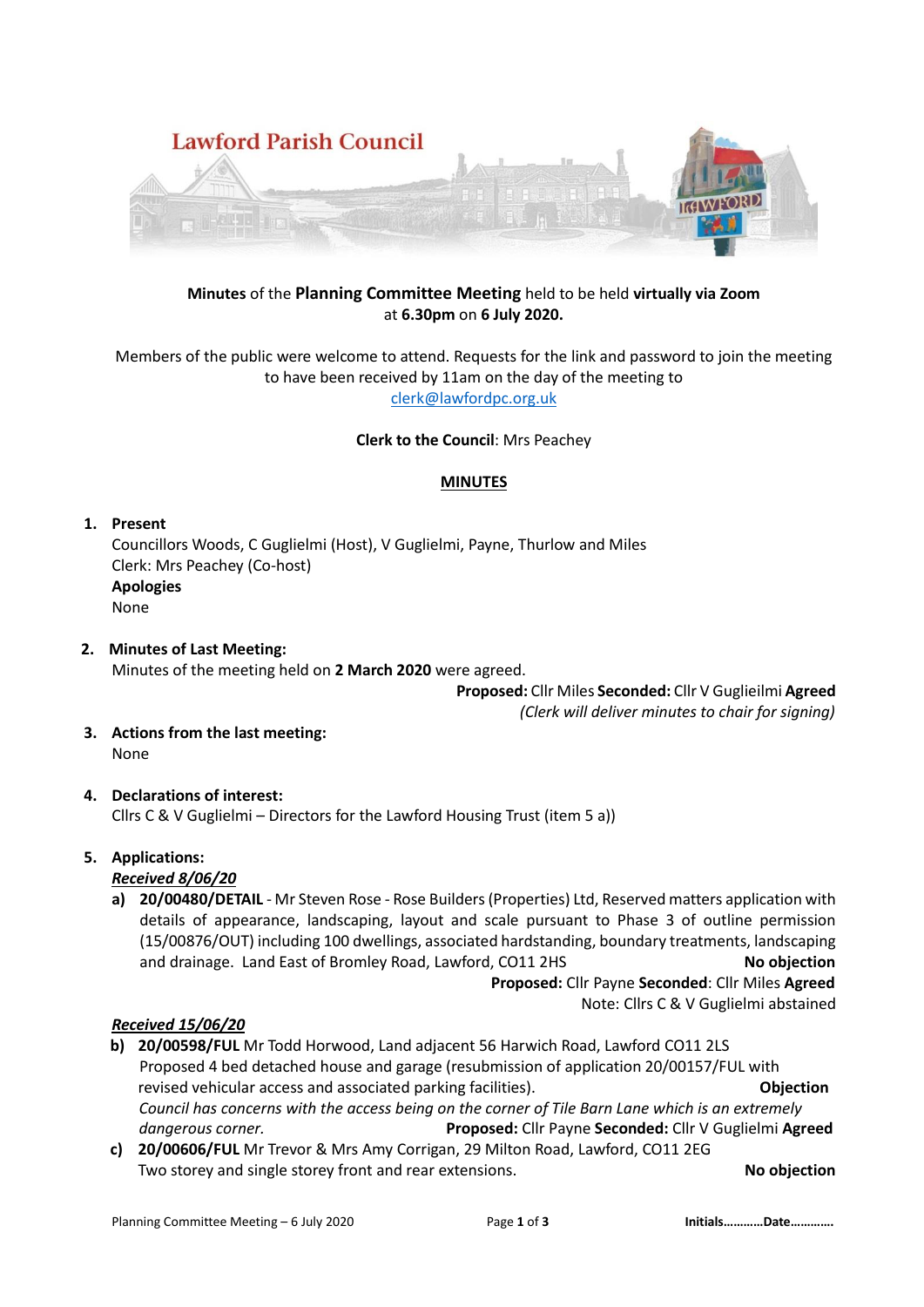**Proposed:** Cllr Miles **Seconded:** Cllr V Guglielmi **Agreed d) 20/00610/FUL** Bradley Watts, 80 Long Road, Lawford, CO11 2HS Proposed single storey rear extension. **No objection**

**Proposed:** Cllr Thurlow **Seconded:** Cllr Payne **Agreed e) 20/00658/LUPROP** Mr Ian Warder, 83 Hungerdown Lane, Lawford, CO11 2LY Siting of a mobile home to provide living accommodation ancillary to the main dwelling. **Object**  *There is no clear definition as to how this would be used or managed (e.g. ancillary or tied dwelling nor is there any indication that it is time defined.*

**f) 20/00664/FUL** Mrs Stella Ivell, Broadview Harwich Road, Lawford, CO11 2JS Proposed single storey rear extension **No objection**

**Proposed:** Cllr V Guglielmi **Seconded:** Cllr Woods **Agreed**

**Proposed:** Cllr Woods **Seconded**: Cllr Miles **Agreed**

# *Received 29.06.20*

**g) 20/00681/FUL** Mr Stuart Browning, 93 Long Road, Lawford, CO11 2HR Proposal to build a pitched roof on garage to match the existing house roof for aesthetics and to create attic space above the garage for storage accessed from the garage via a loft ladder. **No objection Proposed:** Cllr Miles **Seconded:** Cllr Woods **Agreed**

**h) 20/00687/OUT** Ms V Long, Land adjacent 58 Harwich Road, Lawford, CO11 2LP Outline application with all matters to be reserved for the proposed erection of one dwelling.

- *i. Overdevelopment*
- *ii. Outside village envelope*
- *iii. Not in keeping with the area*
- *iv. Sets a precedent if this is approved all other Land Settlement Properties will do*
- *v. the same*
- *vi. This is agricultural land and change of use will be required*

*Proposed: Cllr Payne Seconded: Cllr V Guglielmi Agreed*

**i) 20/00768/FUL** Mrs Audrey Fisher, Crossways, Wignall Street, Lawford, CO11 2JL Proposal for two 4-bedroom semidetached dwellings. **Object** *Objection to access which comes out opposite Dedham Road junction and is on a blind bend – council suggests a site inspection*

**Proposed:** Cllr Thurlow **Seconded:** Cllr Miles **Agreed**

**j) 20/00794/TPO** John Fryer, 5 Lawford Place, Lawford, CO11 2PT 1 No. Holm Oak - Reduce by 40% **No objection**

**Proposed** Cllr V Guglielmi **Seconded:** Cllr Miles **Agreed k) 20/00796/TPO** 25 Lawford Place, Lawford, CO11 2PT

1 No. Holm Oak - Reduce by 40% **No objection**

*Object*

**Proposed** Cllr Thurlow **Seconded:** Cllr Payne **Agreed**

**l) 20/00823/TPO** Lawford Place Lodge, Wignall Street, Lawford, CO11 2NB 1 No. Chestnut - Remove overhanging limb **No objection**

**Proposed** Cllr Woods **Seconded:** Cllr V guglielmi **Agreed**

6. **For discussion:** Essex County Council has commenced a public consultation on a proposal to expand Lawford Church of England (VA) Primary School, Tendring, and increase its capacity from 210 places to 420 places, with effect from 1 September 2021. *A copy of the consultation document will be emailed to councillors or it can be viewed at the following address:* [https://www.essex.gov.uk/school-organisation](https://www.essex.gov.uk/school-organisation-and-place%20planning/consultations-and-statutory-proposals)[and-place planning/consultations-and-statutory-proposals](https://www.essex.gov.uk/school-organisation-and-place%20planning/consultations-and-statutory-proposals)

*Following discussion, it was agreed council should support this application and the clerk was requested to email LPC's support to ECC*

**7. Planning Applications Determined since last meeting:**